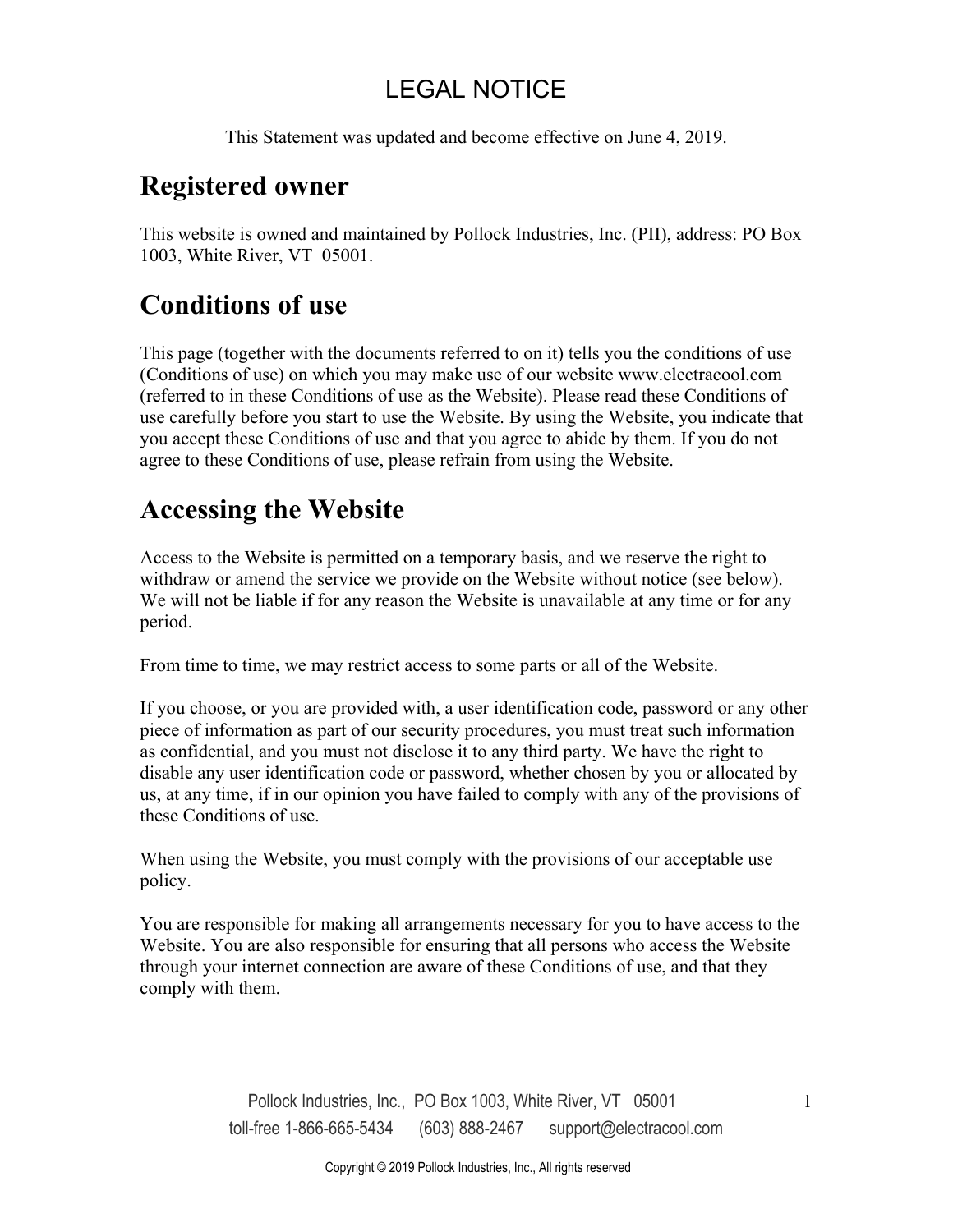#### **Reliance on information posted**

All material posted on the Website is intended for information purposes only and does not represent legal advice on which reliance should be placed. Users are hereby placed under notice that they should take appropriate steps to verify such information. No user should act or refrain from acting on the information contained in the Website without first verifying the information and as necessary obtaining legal and/or professional advice.

# **Our liability**

Pollock Industries, Inc. (PII) makes no representations or warranties whatsoever as to the accuracy of the information contained on the Website. To the extent permitted by law, (PII) expressly excludes all conditions, warranties and other terms which might otherwise be implied by statute, common law or the law of equity.

(PII) expressly disclaims all liability and responsibility for any direct, indirect or consequential loss or damage incurred by any user arising from any reliance placed on materials posted on the Website by any visitor to the Website and by anyone who may be informed of any of their contents, or from the use or inability to use the Website, whether directly or indirectly, resulting from inaccuracies, defects, errors, whether typographical or otherwise, omissions, out of date information or otherwise, even if such loss was reasonably foreseeable and (PII) had been advised of the possibility of the same. Direct, indirect or consequential loss and damage shall include but not be limited to loss of profits or contracts, loss of income or revenue, loss of business, loss of goodwill, and wasted expenditure or management time.

Nothing in these Conditions of use shall exclude (PII's) liability for death or personal injury resulting from its negligence, nor its liability for fraudulent misrepresentation, nor any other liability which cannot be excluded or limited under applicable law.

#### **Changes to the Website**

We aim to update the Website regularly, and may change the content at any time. If the need arises, we may suspend access to the Website, or close it indefinitely.

### **Viruses, hacking and other offences**

The user agrees that material downloaded or otherwise accessed through the use of the Website is obtained entirely at the user's own risk and that the user will be entirely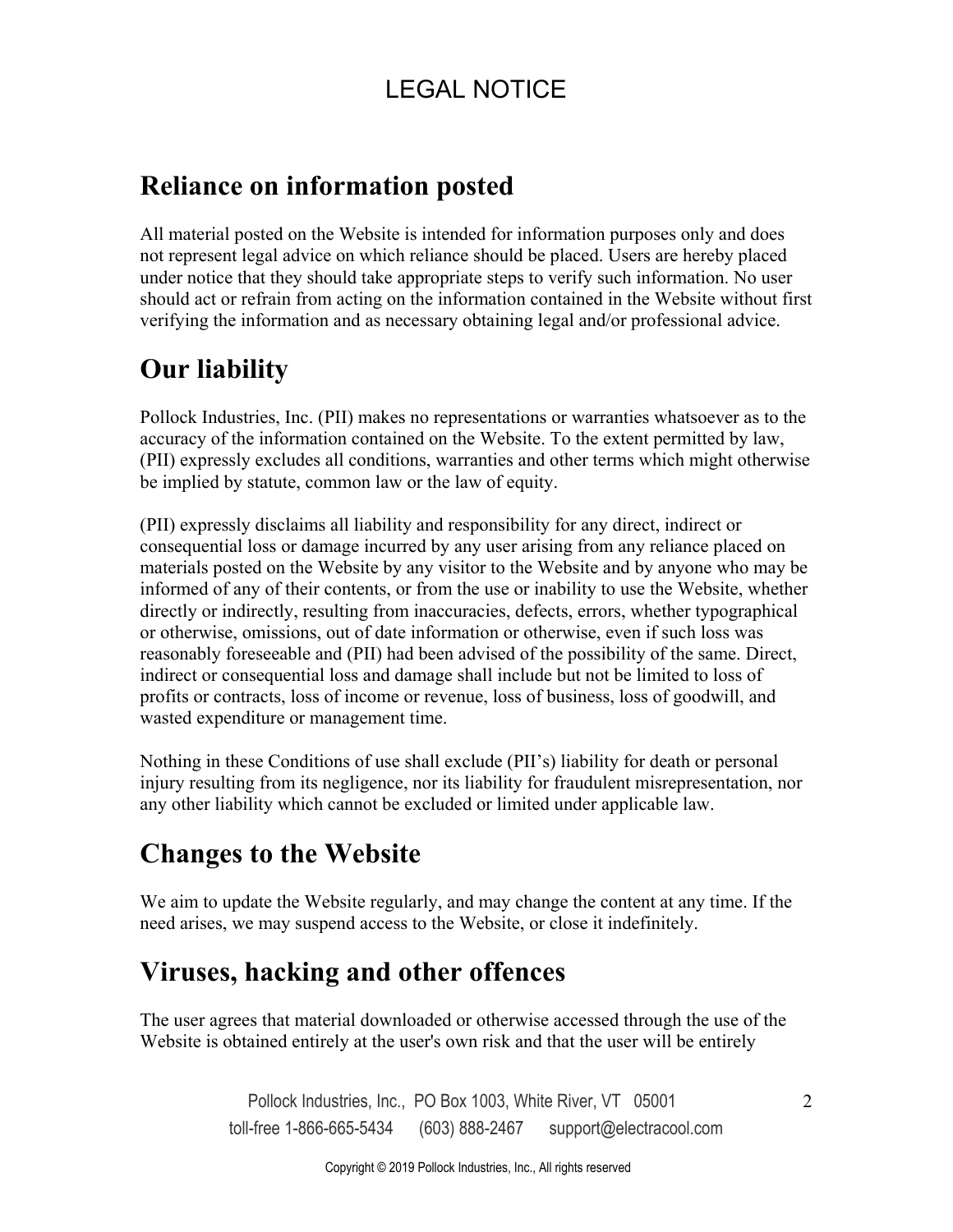responsible for any resulting damage to software or computer systems and/or any resulting loss of data, even if such loss and damage was reasonably foreseeable and (PII) had been advised of the possibility of the same.

You must not misuse the Website by knowingly introducing viruses, Trojans, worms, logic bombs or other material which is malicious or technologically harmful. You must not attempt to gain unauthorized access to the Website, the server on which the Website is stored or any server, computer or database connected to the Website. You must not attack the Website via a denial-of-service attack or a distributed denial-of service attack.

By breaching the provision in paragraph 13, you would commit a criminal offence under the Computer Misuse Act 1990. We will report any such breach to the relevant law enforcement authorities and we will co-operate with those authorities by disclosing your identity to them. In the event of such a breach, your right to use the Website will cease immediately.

We will not be liable for any loss or damage caused by a distributed denial-of-service attack, viruses or other technologically harmful material that may infect your computer equipment, computer programs, data or other proprietary material due to your use of the Website or to your downloading of any material posted on them, or on any website linked to them.

### **Linking to the Website**

You may link to our website, provided you do so in a way that is fair and legal and does not damage our reputation or take advantage of it, but you must not establish a link in such a way as to suggest any form of association, approval or endorsement on our part where none exists.

You must not establish a link from any website that is not owned by you.

The Website must not be framed on any other site. We reserve the right to withdraw linking permission without notice. The website from which you are linking must comply in all respects with the content standards set out in our acceptable use policy.

If you wish to make any use of material on the Website other than that set out above, please address your request to sales@electracool.com.

# **Third party websites**

(PII) does not accept any liability or responsibility for any third party websites that can be accessed through the Website or for any loss or damage that may arise from your use of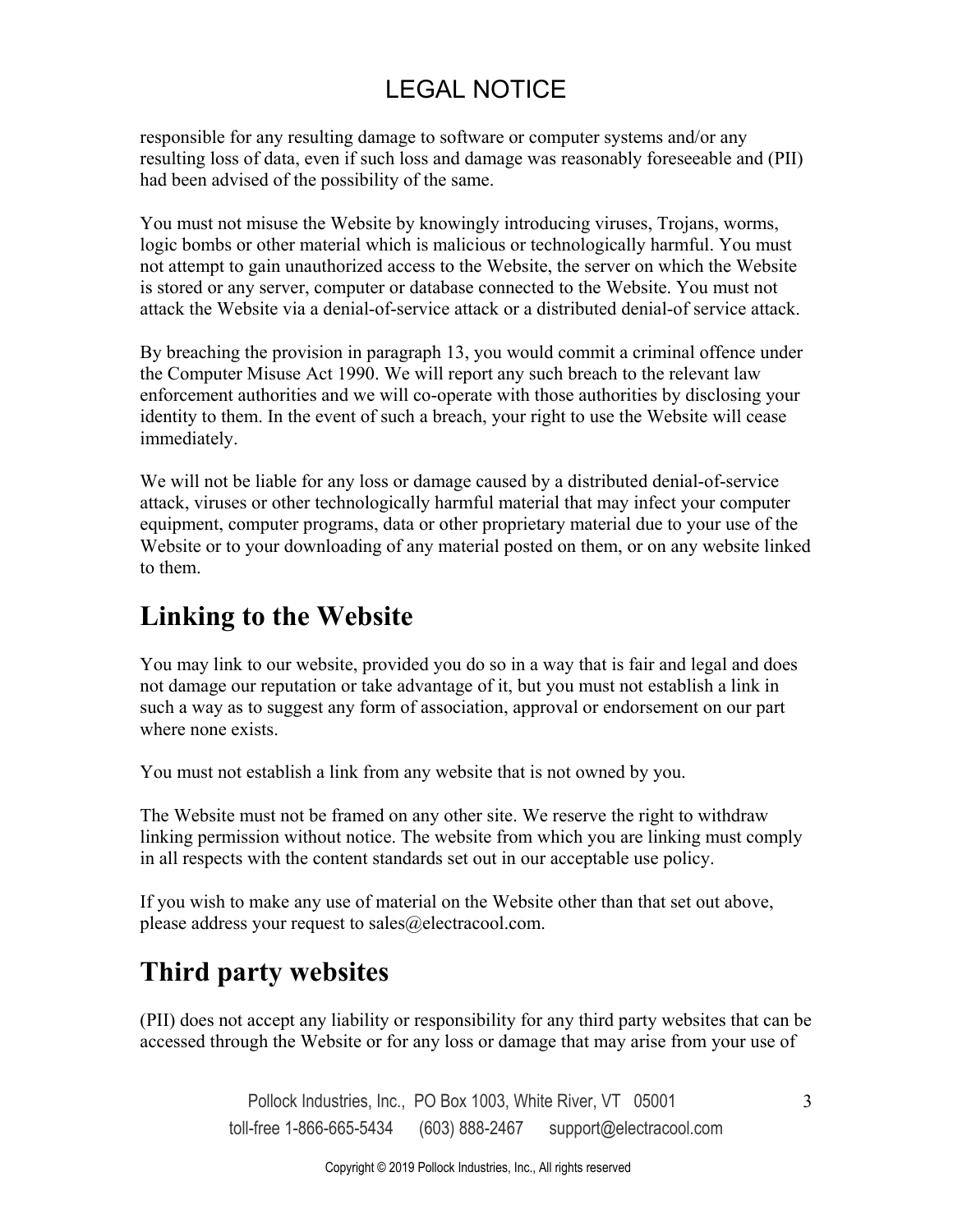them. (PII) does not endorse or approve the contents of any such site and these links are provided for your information only.

# **Uploading material to the Website**

Whenever you make use of a feature that allows you to upload material to the Website, or to make contact with other users of the Website, you must comply with the content standards set out in our acceptable use policy. You warrant that any such contribution does comply with those standards, and you indemnify us for any breach of that warranty.

Any material you upload to the Website will be considered non-confidential and nonproprietary, and we have the right to use, copy, distribute and disclose to third parties any such material for any purpose. We also have the right to disclose your identity to any third party who is claiming that any material posted or uploaded by you to the Website constitutes a violation of their intellectual property rights, or of their right to privacy.

We will not be responsible, or liable to any third party, for the content or accuracy of any materials posted by you or any other user of the Website.

We have the right to remove any material or posting you make on the Website if, in our opinion, such material does not comply with the content standards set out in our acceptable use policy.

### **General**

We process information about you in accordance with o[ur Privacy Policy. B](https://www.electracool.com/privacy.html)y using the Website, you consent to such processing and you warrant that all data provided by you is accurate.

If any provision of these Conditions of use or the Notice of copyright (see below) is found to be invalid by any court having competent jurisdiction, the invalidity of that provision shall not affect the validity of the remaining provisions which shall remain in full force and effect.

(PII's) omission to exercise any right under these conditions of use or the notice of copyright shall not constitute a waiver of any such right unless expressly accepted by (PII) in writing.

These Conditions of use and the Notice of copyright and any dispute or claim arising out of or in connection with them or their subject matter or formation (including noncontractual disputes or claims) shall be governed by and construed in accordance with the laws of the state of Vermont. The user and (PII) agree to submit any dispute (including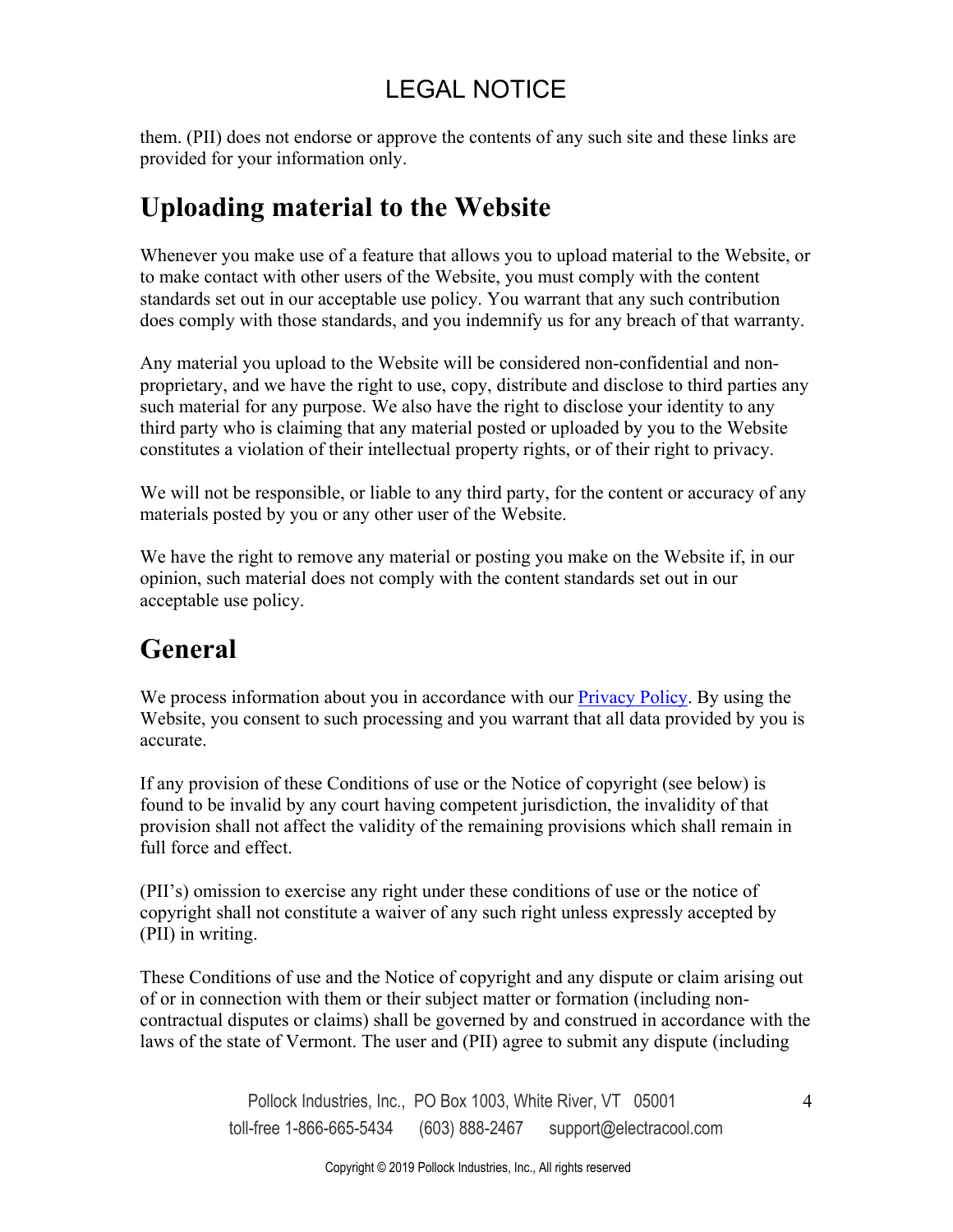any non-contractual dispute) arising out of or in connection with the use of the Website to the exclusive jurisdiction of the courts of the state of Vermont.

We may revise these Conditions of use at any time by amending this page. You are expected to check this page from time to time to take notice of any changes we have made, as they are binding on you. Some of the provisions contained in these Conditions of use may also be superseded by provisions or notices published elsewhere on the Website.

### **Notice of intellectual property rights**

Except where expressly stated to the contrary, all intellectual property rights in the text, graphics, information, motifs, logos, designs and databases contained in this site including the domain names, organization and layout of the site and the software used in relation to the site are owned by (PII) or its licensors.

(PII) owns a portfolio of registered and unregistered trade marks including but not limited to ElectraCOOL™, TCP50™, TCP100™, TAC 60™, TACE™, Firefly 6™ and others. You may not use any trade marks, service marks and/or other trade names belonging to (PII) from time to time, without the (PII's) prior written consent (including without limitation (PII) trade name & mark ElectraCOOL™, all page headers, custom graphics and button icons on the site) including to imply endorsement by (PII) of your website and/or goods and/or services or otherwise without our prior written consent.

All other trade marks referred to on the site are the trade marks of their respective owners and you will require their specific authorization should you wish to use any of the trade marks.

You may print or download to a computer extracts amounting to no more than six pages of this site:

- for personal use
- for reference purposes
- for use by educators and academicians for the purposes of informing and instruction

provided in all cases that:

- the (PII) website is the acknowledged source including the reference [https://www.electracool.com and](https://www.electracool.com) the (PII) copyright notice featured at the bottom of the site (Copyright © 2019 Pollock Industries, Inc., All rights reserved');
- you do not modify the paper or digital copies of any materials you have printed off or downloaded in any way; and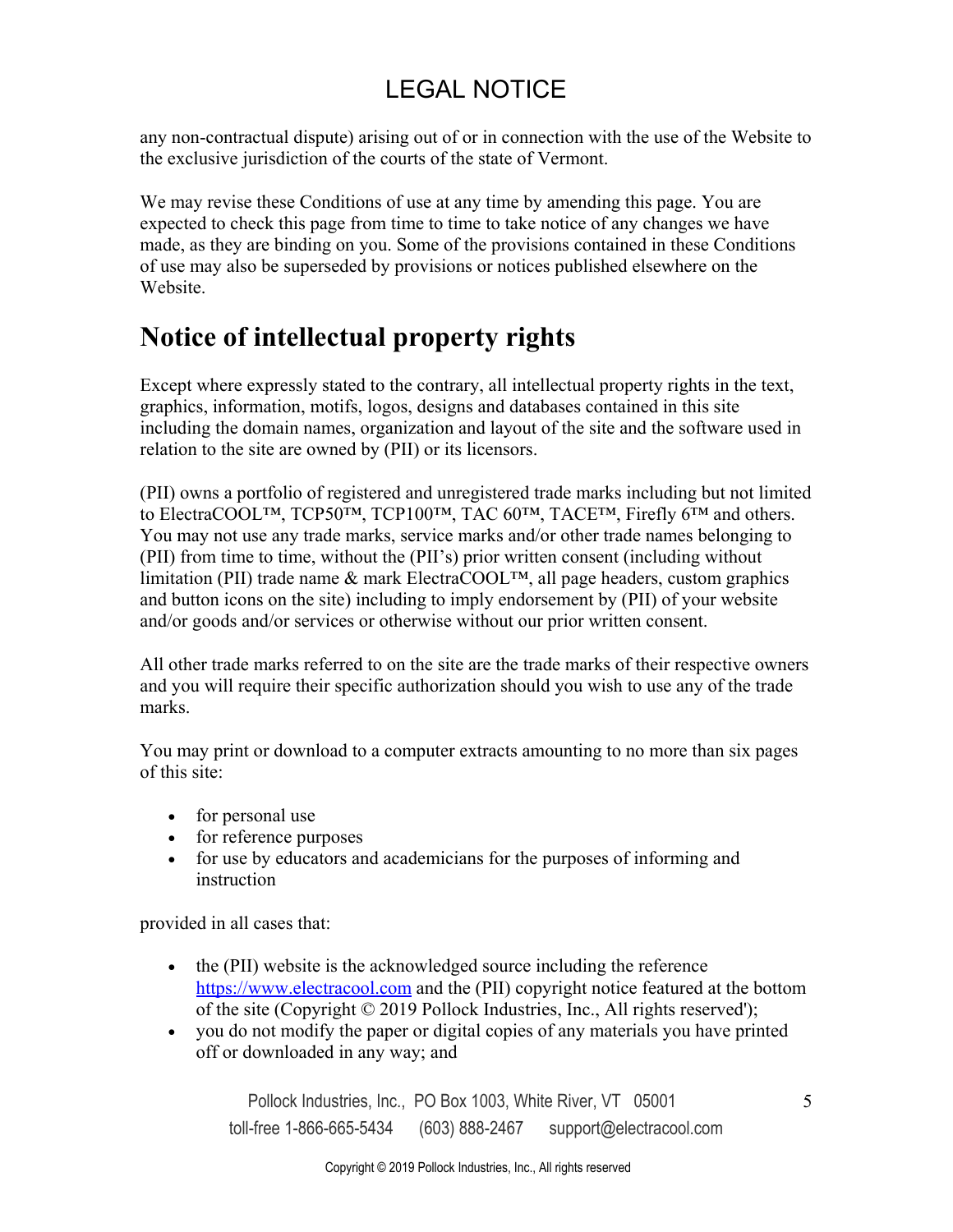you do not use any graphics, illustrations or photographs, separately from any accompanying text.

This permission may be revoked at any time by (PII). Material displayed on the site, in whole or in part, may not otherwise be copied, reproduced, republished or incorporated in any other work or publication, whether paper or electronic media or any other form, without (PII) prior written permission. Sending copies of material to clients does not constitute reference purposes and is not permitted.

You may not reproduce or store any part of this site in any other web site, document management system or electronic retrieval system (via screen-scraping or otherwise) without (PII's) prior written permission.

You must not use any part of the materials on this site for commercial purposes (other than for reference purposes or otherwise as expressly permitted herein) without obtaining written permission, or a license to do so, from the (PII) or its licensors. In particular you must not:

- use this site as a source of material or contact data for any kind of marketing activity; or
- use any information on this site to create, update, amend or verify your own or someone else's databases, records, directories, customer lists, mailing or prospecting lists to provide any kind of commercial information service.

If you print off, copy or download any part of this site in breach of these terms of use, your right to use this site will cease immediately and you must, at (PII's) option, return or destroy any copies of the materials you have made.

(PII) will vigorously pursue any violation of its intellectual property rights that seeks to exploit its material for commercial gain or to misrepresent its stance.

Any rights not expressly granted in this notice are reserved.

#### **Acceptable use policy**

This acceptable use policy sets out the terms between you and (PII) under which you may access the website: www.electracool.com (referred to in this acceptable use policy as the Website). This acceptable use policy applies to all users of, and visitors to, the Website.

Your use of the Website means that you accept, and agree to abide by, all the policies in this acceptable use policy, which supplement ou[r Privacy Policy an](https://www.electracool.com/privacy.html)d our [Terms and](https://www.electracool.com/terms.html)  [Conditions of Sale.](https://www.electracool.com/terms.html)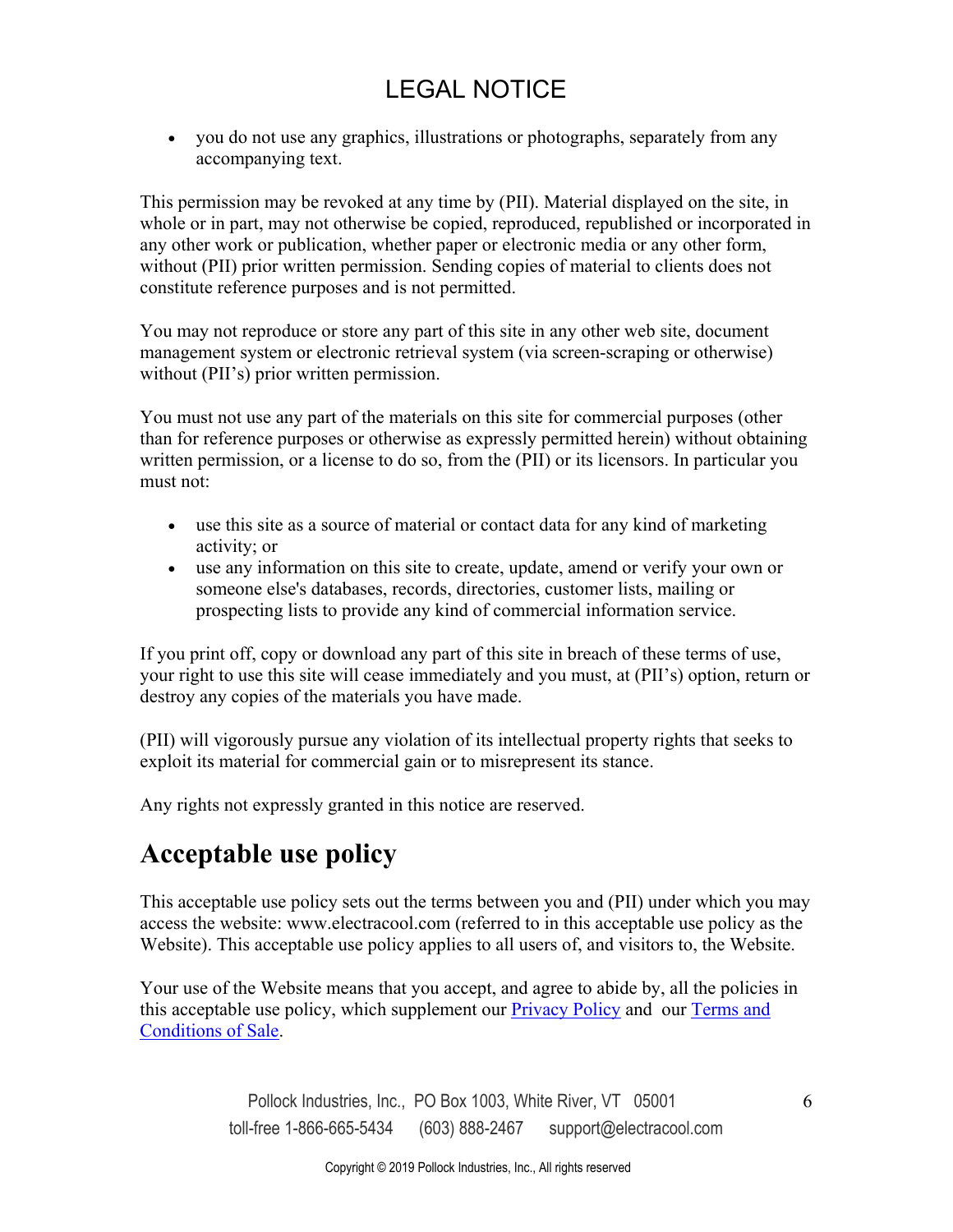#### **Prohibited uses**

You may use the Website only for lawful purposes. You may not use the Website:

- in any way that breaches any applicable local, national or international law or regulation
- in any way that is unlawful or fraudulent, or has any unlawful or fraudulent purpose or effect
- for the purpose of harming or attempting to harm minors in any way
- to send, knowingly receive, upload, download, use or re-use any material which does not comply with our content standards. to transmit, or procure the sending of, any unsolicited or unauthorized advertising or promotional material or any other form of similar solicitation (spam); or
- to knowingly transmit any data, send or upload any material that contains viruses, Trojan horses, worms, time-bombs, keystroke loggers, spyware, adware or any other harmful programs or similar computer code designed to adversely affect the operation of any computer software or hardware.

You also agree:

- not to reproduce, duplicate, copy or re-sell any part of the Website in contravention of the provisions of our Conditions of use, or
- not to access without authority, interfere with, damage or disrupt any part of the Website, any equipment or network on which the Website is stored any software used in the provision of the Website, or any equipment or network or software owned or used by any third party.

#### **Interactive services**

We may from time to time provide interactive services on the Website, including, without limitation:

- store/shopping carts or any other forms of user-generated content.
- comment spaces and forums
- public profiles

Where we do provide any interactive service, we will provide clear information to you about the kind of service offered. Information about data gathered during any interactions is covered by ou[r Privacy Policy.](https://www.electracool.com/privacy.html)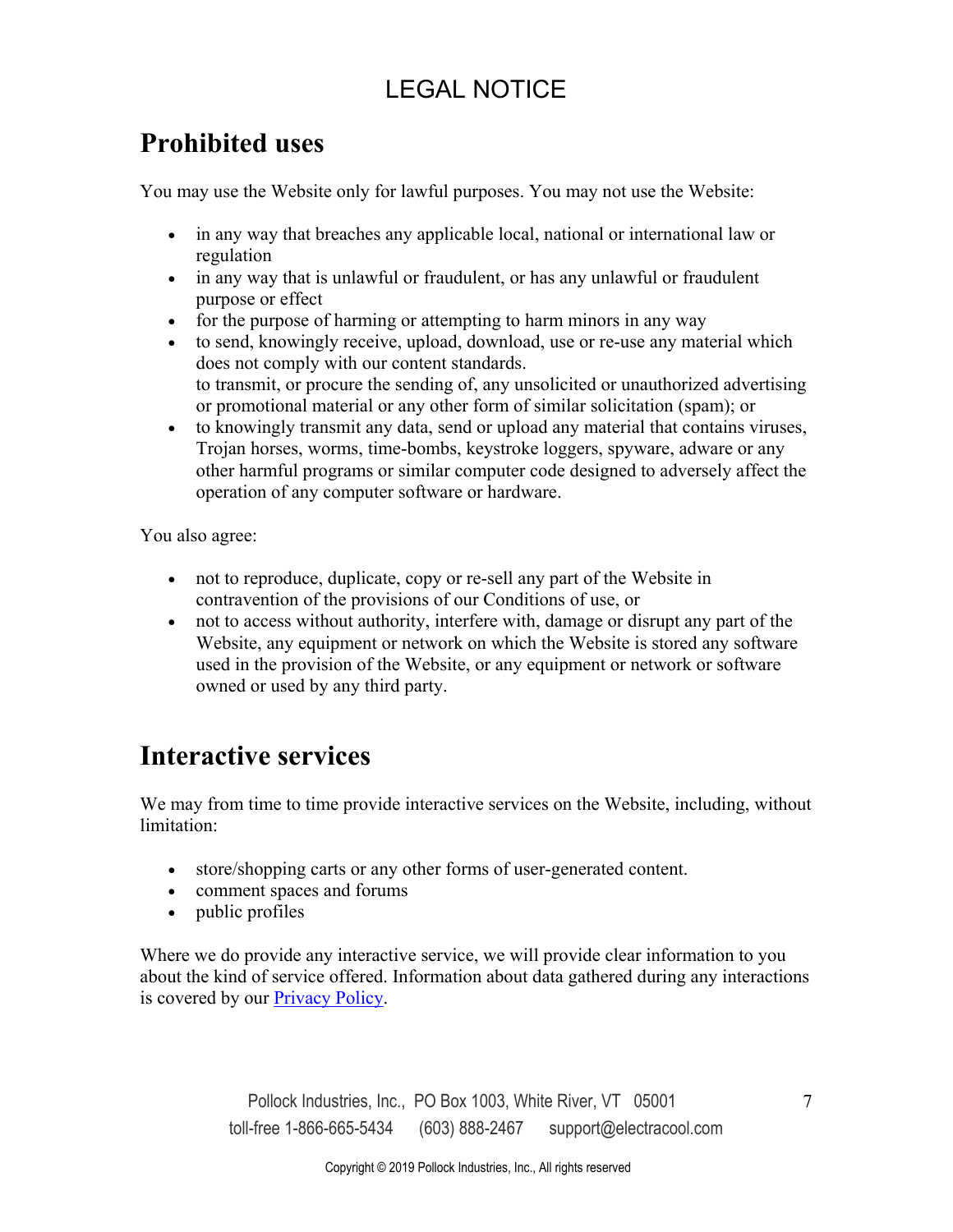We will do our best to assess any possible risks for users from third parties when they use any interactive service provided on the Website, and we will decide in each case whether it is appropriate to use moderation of the relevant service (including what kind of moderation to use) in the light of those risks. However, we are under no obligation to oversee, monitor or moderate any interactive service we provide on the Website, and we expressly exclude our liability for any loss or damage arising from the use of any interactive service by a user in contravention of our content standards, whether the service is moderated or not.

Where we do moderate an interactive service, we will normally provide you with a means of contacting (PII), should a concern or difficulty arise.

### **Content standards**

These content standards apply to any and all material which you contribute to the Website (contributions), and to any interactive services associated with them. You must comply with the spirit of the following standards as well as the letter. The standards apply to each part of any contribution as well as to its whole.

Contributions must:

- be accurate (where they state facts)
- be genuinely held (where they state opinions)
- comply with applicable law in the US and in any country from which they are posted.

Contributions must not:

- contain any material which is defamatory of any person
- contain any material which is obscene, offensive, hateful or inflammatory
- promote sexually explicit material
- promote violence
- promote discrimination based on race, sex, religion, nationality, disability, sexual orientation or age
- infringe any copyright, database right or trade mark of any other person
- be likely to deceive any person
- be made in breach of any legal duty owed to a third party, such as a contractual duty or a duty of confidence
- promote any illegal activity
- be threatening, abuse or invade another's privacy, or cause annoyance, inconvenience or needless anxiety
- be likely to harass, upset, embarrass, alarm or annoy any other person